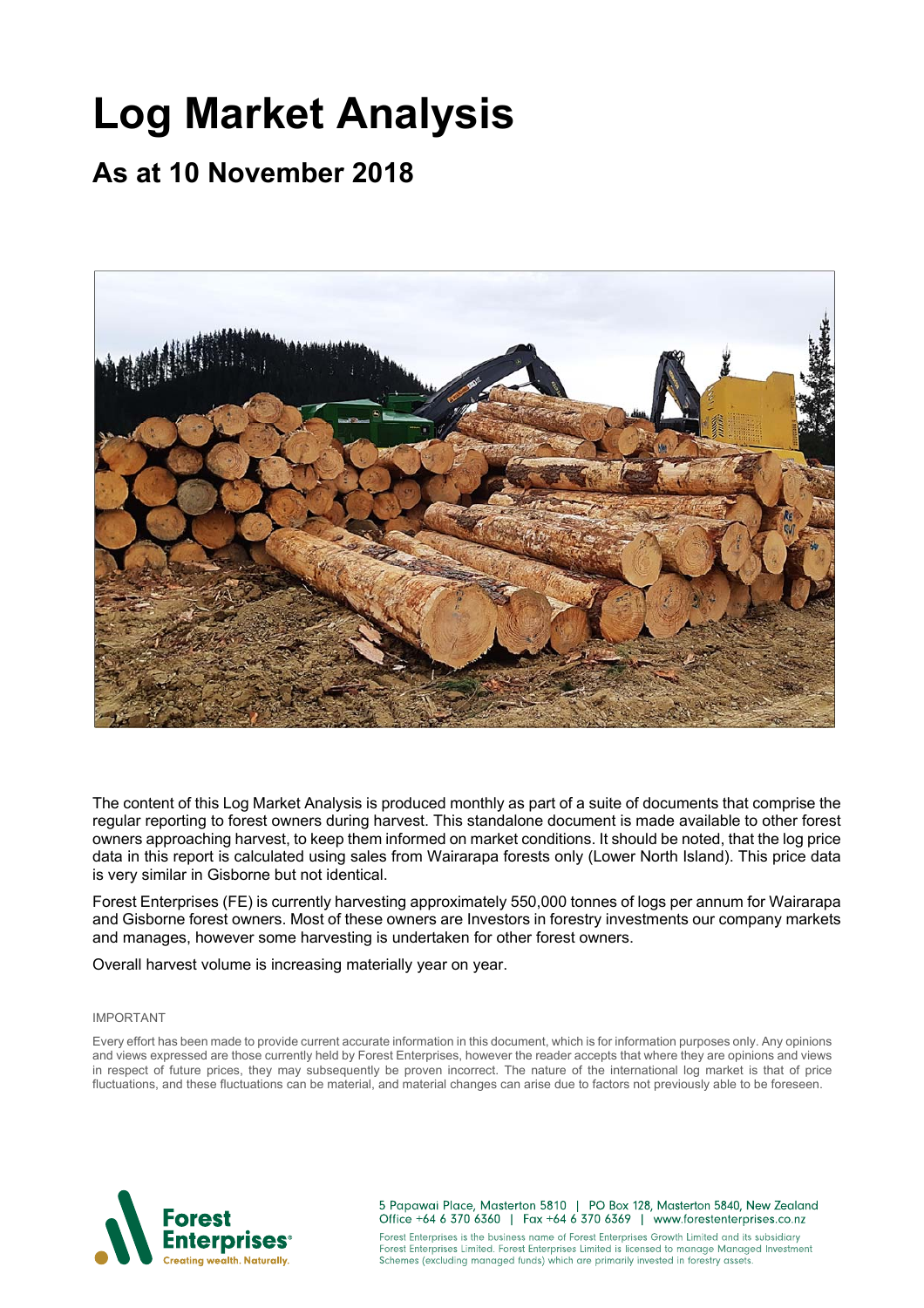### **Contents**



 $\overline{\mathsf{I}}$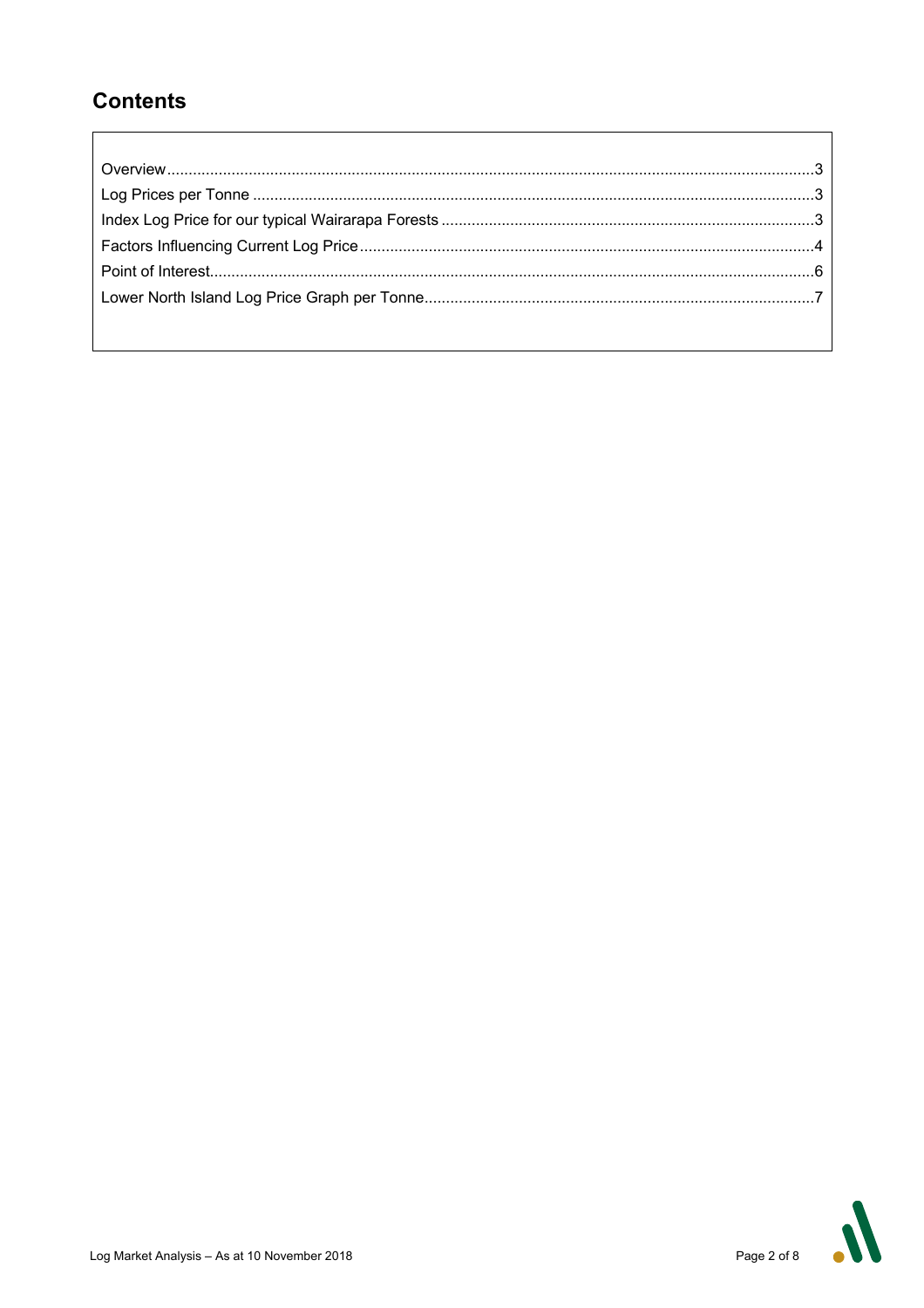### **Overview**

November brings dry weather and often wind. Harvesting is speeding up as the ground dries out, and log price is high which further increases pressure to cut and deliver logs. We are seeing limits to production now due to the capacity to uplift and deliver logs, rather than being limited by log supply. There are plenty of logs; so delivery is key.

| Grade                                                                                                                                                                                                                                                                                                                                                                 | <b>Forest Enterprises</b><br>October 2018 | <b>Forest Enterprises</b><br><b>36 Month Average</b> | <b>Current vs</b><br><b>36 Month Average</b> | Percentage of<br>the 36m Average |  |
|-----------------------------------------------------------------------------------------------------------------------------------------------------------------------------------------------------------------------------------------------------------------------------------------------------------------------------------------------------------------------|-------------------------------------------|------------------------------------------------------|----------------------------------------------|----------------------------------|--|
| Export P40                                                                                                                                                                                                                                                                                                                                                            | \$187.75                                  | \$185.35                                             | \$2.40                                       | 101%                             |  |
| Export A                                                                                                                                                                                                                                                                                                                                                              | \$141.00                                  | \$132.80                                             | \$8.20                                       | 106%                             |  |
| Export K                                                                                                                                                                                                                                                                                                                                                              | \$129.20                                  | \$119.80                                             | \$9.40                                       | 108%                             |  |
| Export KI                                                                                                                                                                                                                                                                                                                                                             | \$115.75                                  | \$108.35                                             | \$7.40                                       | 107%                             |  |
| <b>Export Pulp</b>                                                                                                                                                                                                                                                                                                                                                    | \$104.25                                  | \$95.75                                              | \$8.50                                       | 109%                             |  |
| Domestic P35                                                                                                                                                                                                                                                                                                                                                          | \$175.00                                  | \$176.40                                             | (\$1.40)                                     | 99%                              |  |
| Domestic S30                                                                                                                                                                                                                                                                                                                                                          | \$119.00                                  | \$114.60                                             | \$4.40                                       | 104%                             |  |
| Domestic S20                                                                                                                                                                                                                                                                                                                                                          | \$104.00                                  | \$101.30                                             | \$2.70                                       | 103%                             |  |
| Domestic Pulp                                                                                                                                                                                                                                                                                                                                                         | \$31.00                                   | \$31.00                                              |                                              | 100%                             |  |
| Export sales units are volumetric (JAS) while domestic sales units are paid per tonne. The Export JAS prices have been converted<br>to tonnes. Refer to page 4 for more detail on the JAS to tonne conversions.                                                                                                                                                       |                                           |                                                      |                                              |                                  |  |
| Index Log Price                                                                                                                                                                                                                                                                                                                                                       | \$131.00                                  | \$126.30                                             | \$4.70                                       | 104%                             |  |
| Index Log Price is calculated using inventory measurements from our Wairarapa forest crops and establishing an average log grade<br>recovery for our typical Wairarapa Forest. Applying these estimates to our long run prices per grade has derived an Index Log Price.<br>This index price helps to estimate the average logs sales predicted for a typical forest. |                                           |                                                      |                                              |                                  |  |

### **Log Prices per Tonne**



**Index Log Price for our typical Wairarapa Forests** 

**Graph 1:** Index Log Price Graph per Tonne.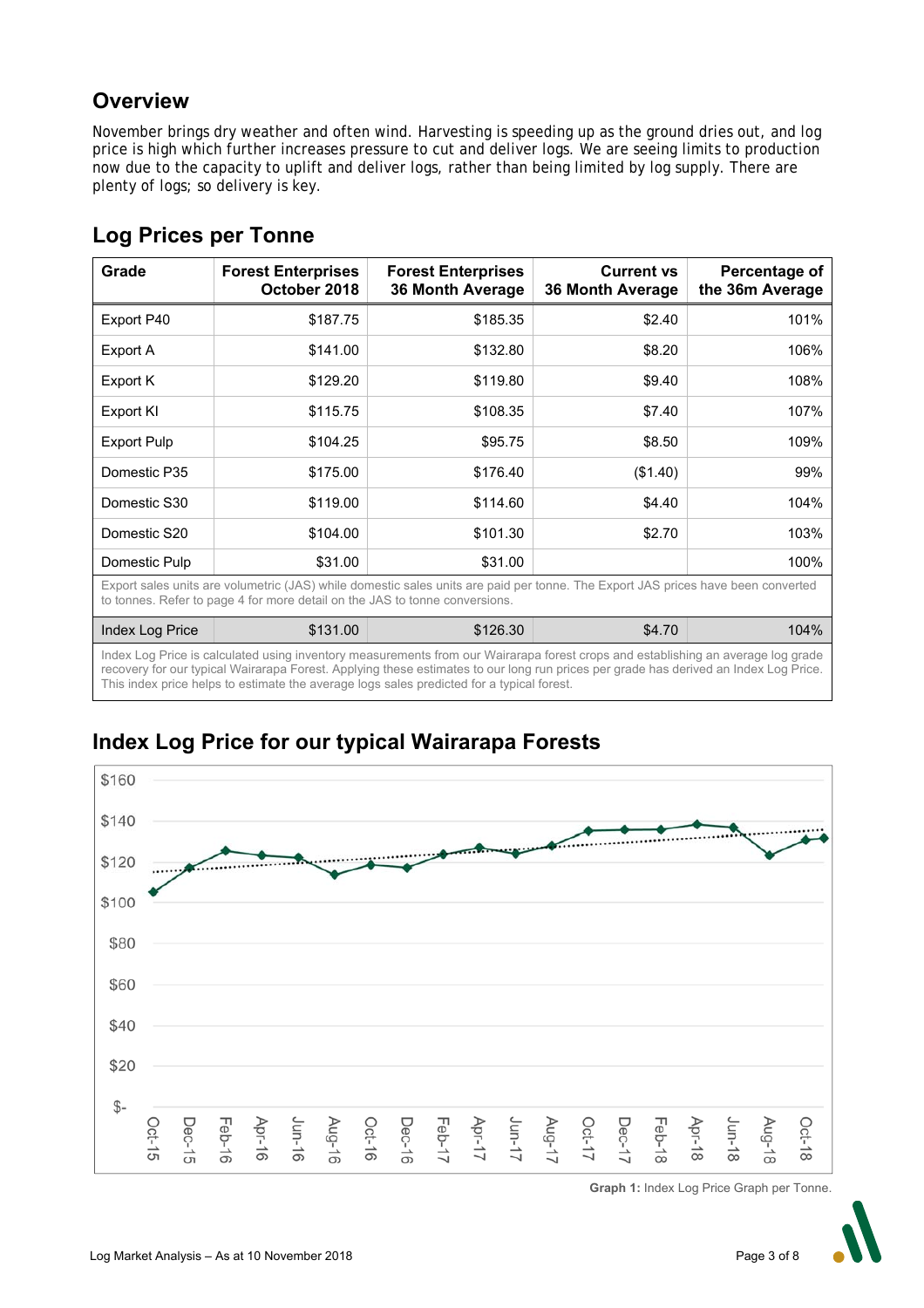### **Factors Influencing Current Log Price**



#### **Price, Costs and Logistics**

#### **Foreign Exchange (Forex)**

Export logs are priced in USD. FE's November forex rate for log pricing was predicted at 0.6550 in late October and we have loaded our latest log vessel with an actual exchange rate of 0.6766 which represents some loss of value. Our medium-term average rate is 0.7034. Usually forex gains and losses are short term and positions change rapidly. USD strengthening across all currencies, lowers returns to NZD but does decrease the cost of imported materials like machinery and fuel.

FE takes no forward position or hedge in currency trading. Hedging imposes transaction costs without giving certainty of improved outcomes.

#### **Shipping**

Current fuel costs are falling and the ship market is soft; so rates are falling with some cheap spot vessels coming up. The impending low sulphur fuel regulations may well increase fuel cost for shipping from January 2020. Shippers have been making money on current rates.

#### **JAS to Tonne Conversion**

JAS-to-tonne conversion rates continue to improve, up another 1% to an average of 98% for October across all export grades.

Export logs are sold in Japanese Agricultural Standard cubic metres (JAS). JAS is a measure of useable log volume rather than weight. Payments to most contractors are made based on weight, which is appropriate for handling heavy material. This means the return to the forest owner is affected strongly by the conversion of weight to volume in the logs.

Conversion has seasonal trends and varies between log grades, length and log quality. Accounting for conversion is necessary to report comparable values from different sales options. Our convention is to report all prices converted to the 'per tonne basis', which would appear different if compared with a per cubic metre (JAS) series. Hence why our harvest reports show monthly JAS/tonne conversion per forest.

#### **Log Price, Export CFR**

CFR (Cost and Freight) is the price in USD paid by the end user/buyer.

China Price rising slowly; low inventory means price should have upside. Lots of imported lumber in the market.

South Korea Korean economy is in a tough patch with employment falling; log price under pressure.

India The rapidly weakening rupee exchange is bad for log users and putting pressure on ability to pay for logs.

### **Log Demand**

#### **Export Log Inventory in Market**

China Inventory of logs in China is a leading supply/price indicator. Inventory levels in China fell dramatically to 2.8 million JAS, and usage (or offtake) rose to 100,000 JAS per day.

- South Korea Log supply is low and sawmill production also low; hard times.
- India Into the Diwali holiday so the market is slow.
- Japan The second largest sawmill in Japan is to close at year end 2018.

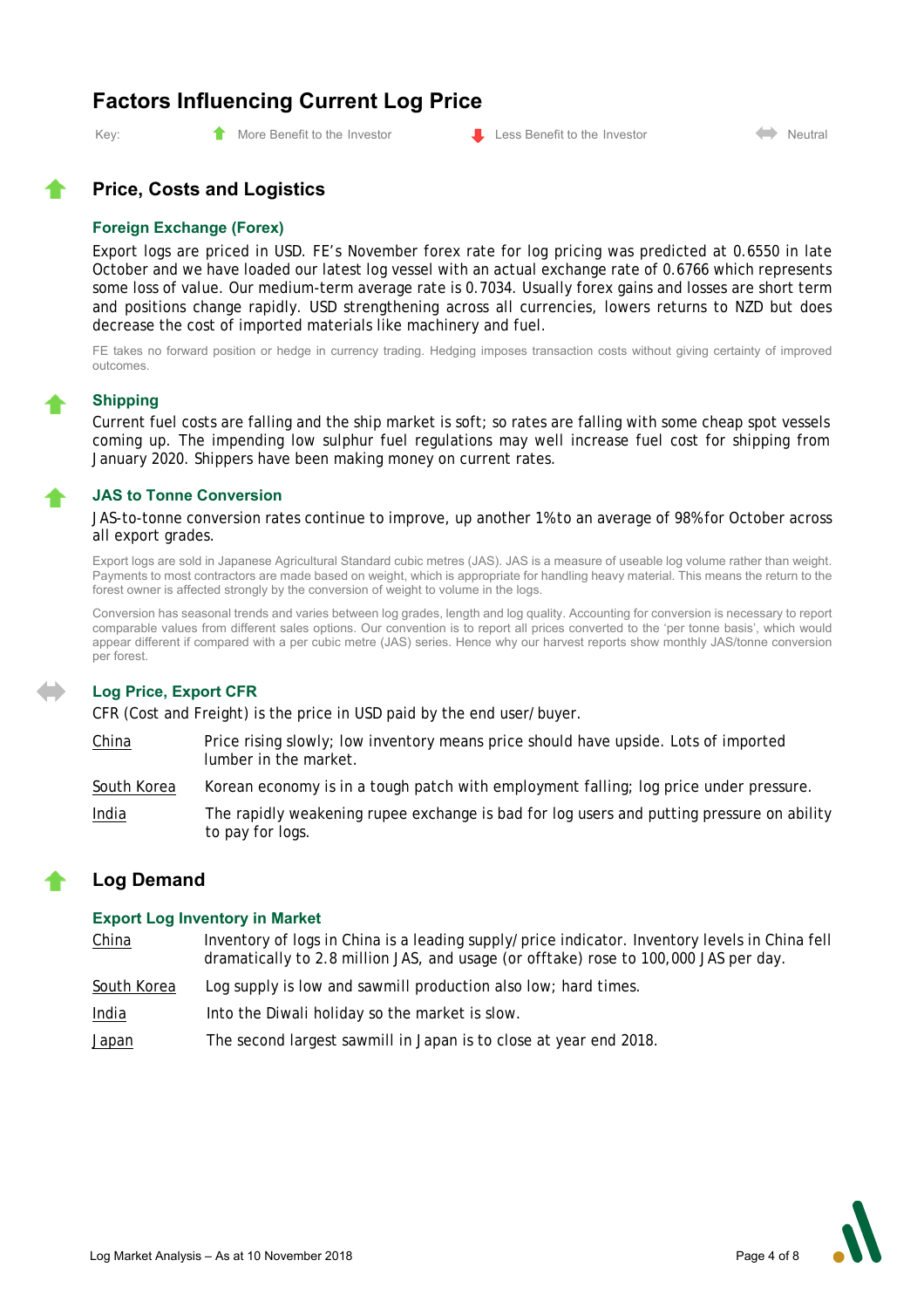#### **Housing and Business**

Housing drives panel, lumber and furniture sales and therefore log demand. Housing timber use has two primary markets: new house starts, or remodel and renovate. These two uses have different cycles based on relative consumer optimism.

US housing construction has slowed and there is excess lumber in inventory, which is reducing lumber prices.

An Australian media quote worth noting is that gravity catches up with stupidity, reports are that certain Sydney and Melbourne house prices are declining by \$1000 per week. That has the effect of rationalising the house market, so it's not necessarily bad.

China housing markets getting tougher, talk of millions of empty apartments awaiting sales.

#### **Pruned Log Grades**

Pruned log demand rolls along and is a strong part of current forest returns.

#### **Domestic Construction**

Housing consents is a leading indicator of demand for wood products. Housing affordability as measured by MBIE is declining meaning more buyers have less money or houses cost more than previously.

Kiwi Lumber Masterton have taken some time out of production to deal with a bad accident with tragic outcomes and we need to give time and space for people to cope with the accident.

### **Log Supply**

| $\underline{\mathsf{NZ}}$ | Port congestion continues to rise, volumes rising.                                                             |  |  |
|---------------------------|----------------------------------------------------------------------------------------------------------------|--|--|
| Australia                 | Log exports rising.                                                                                            |  |  |
| Russia                    | Log exports flat; sawn lumber rising.                                                                          |  |  |
| Pacific Northwest (PNW)   | Log exports trending down, 43% reduction since 2014.                                                           |  |  |
| US South                  | Southern yellow pine log exports (China) increased by about 1 million tonnes over<br>2017.                     |  |  |
| Other                     | South American pine log export volume recovering, cargo goes in containers not<br>break-bulk shipping like NZ. |  |  |

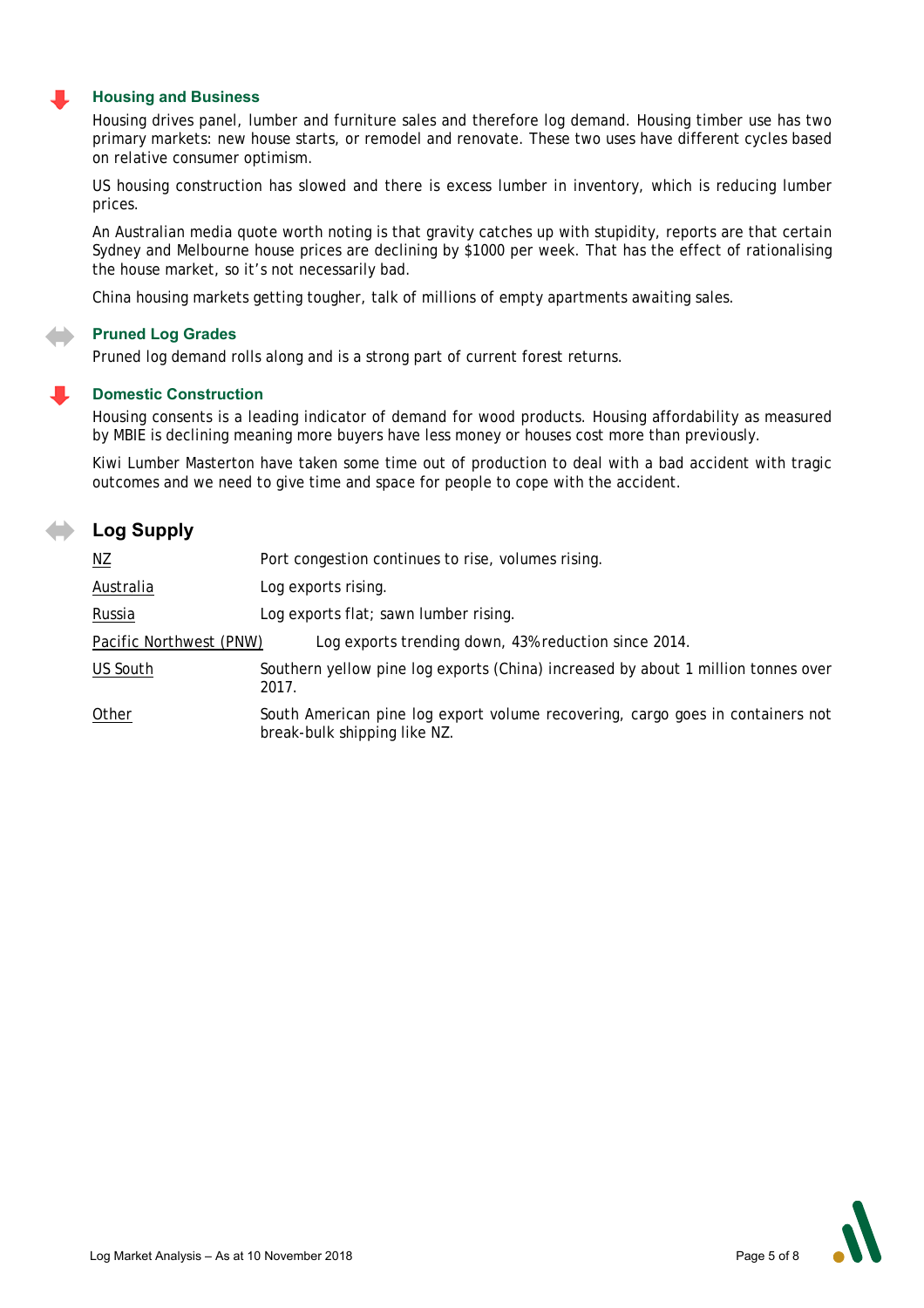### **Point of Interest**

Forest Enterprises co-hosted the Minister of Forestry Hon. Shane Jones at the Waingawa Rail Hub on Tuesday 13 November 2018, to demonstrate the efficiency and utility of the Wairarapa's inland log hub and rail service. There is a real enthusiasm from the coalition government to progress projects which make transport solutions safer and more efficient for our industry.

Forest Enterprises is the largest rail user in the Wairarapa.



**Photo 2:** Top row: Erica Kinder (Southern North Island Wood Council), Steve Chapple (C3), Bert Hughes (Forest Enterprises), Kieran McAnulty MP, Guy Farman (Farman Turkington). Front Row: Hon. Ron Mark MP, Minister Jones, Craig Allen (C3)



Trial loads of the new 58 tonne heavy trucks to Wellington, reducing the number of log trucks on roads.

**Photo 3:** New 58 Tonne trucks on the road November 2018. (Photo courtesy of McCarthy Transport Limited)

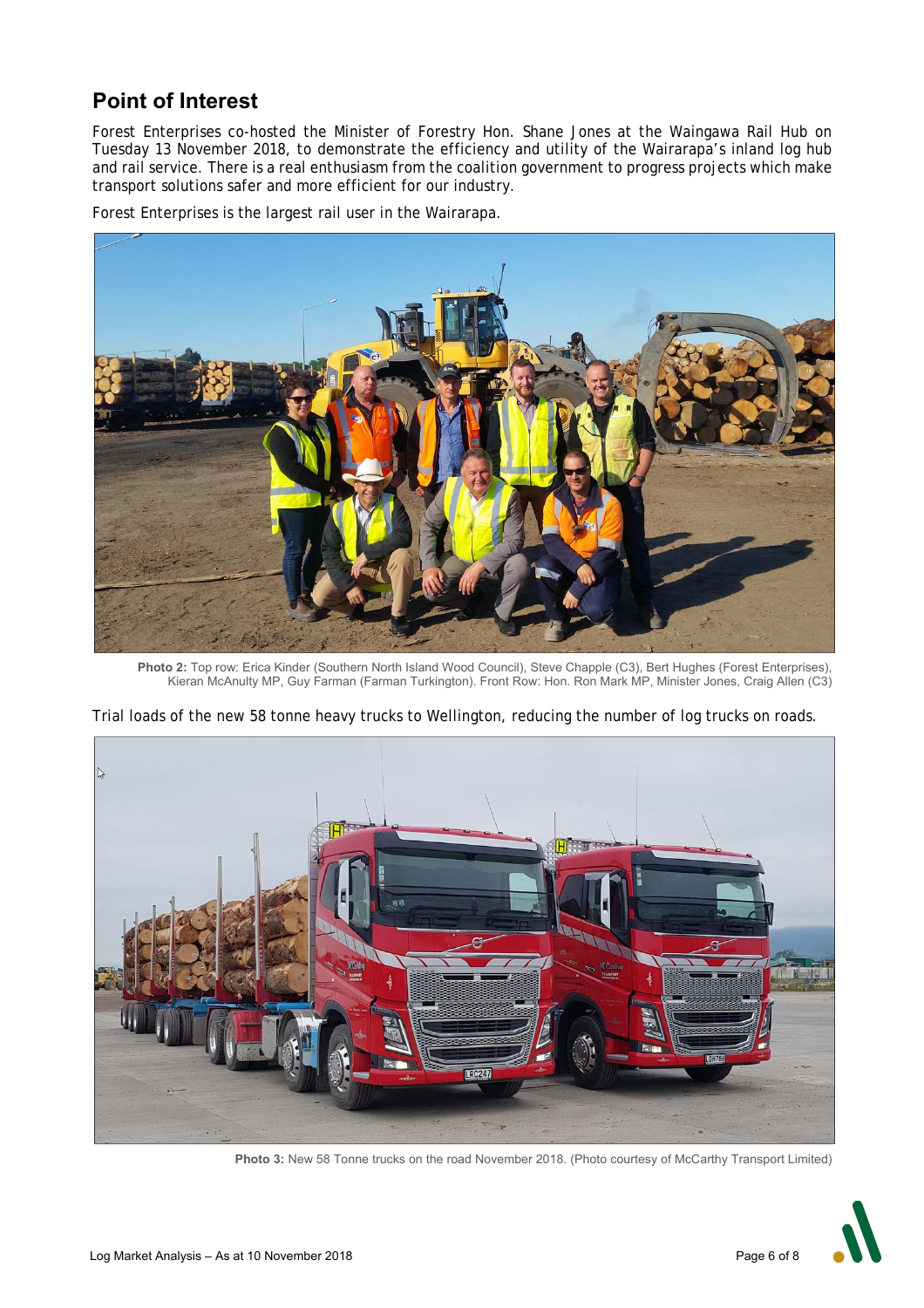#### \$220 \$210 \$200 \$190 \$180 \$170 \$160 \$150 \$140 \$130 In New  $$120$ Zealand Dollars \$110 \$100 \$90 \$80 \$70 \$60 \$50 - Export Pruned 40 san - Domestic Pruned 35 \$30 Export A w. Updated 8 November 2018  $-$  Domestic S 30 \$20  $-$  Export K  $$10$  $-$  Export Pulp  $$0$ **Nov.15**  $A_{Df^*77}$  $4447$ Dec-15  $F_{\theta b, \gamma\gamma}$  $M_{3y, 17}$  $4u<sub>R</sub>$ August  $S_{\Phi_{D-7}}$  $O_{C5} + 77$  $N_{\text{O1c},\uparrow\uparrow\uparrow}$  $DoG<sub>17</sub>$  $Ja_{0}$ -18 **Aug-18**  $g_{\rm g}$   $_{1\rm g}$ Oct.18 **Apr-18** May-18  $Juf.78$ Oct-16 Va<sub>k16</sub>  $Da<sub>c-10</sub>$  $480.17$ Feb.18  $u_{n, \eta_B}$  $a_{0.16}$ Mar-18 **Pr-16**  $44.16$  $t_{4n-16}$  $J_{U1}$ -18  $\frac{1}{2}$  $90 - 16$  $M_{37}$ **Mar.18**

### **Lower North Island Log Price Graph per Tonne**

Graph 3: Tracks the key log prices for a 37-month period. The first 36 months are the months which comprise the average referred to under Log Prices per Tonne above. The 37<sup>th</sup> month shows the indicative prices scheduled for the current month. Export sales units are volumetric (JAS) while domestic sales units are paid per tonne. The Export JAS prices have been converted to tonnes.

Nov.<sub>18</sub>